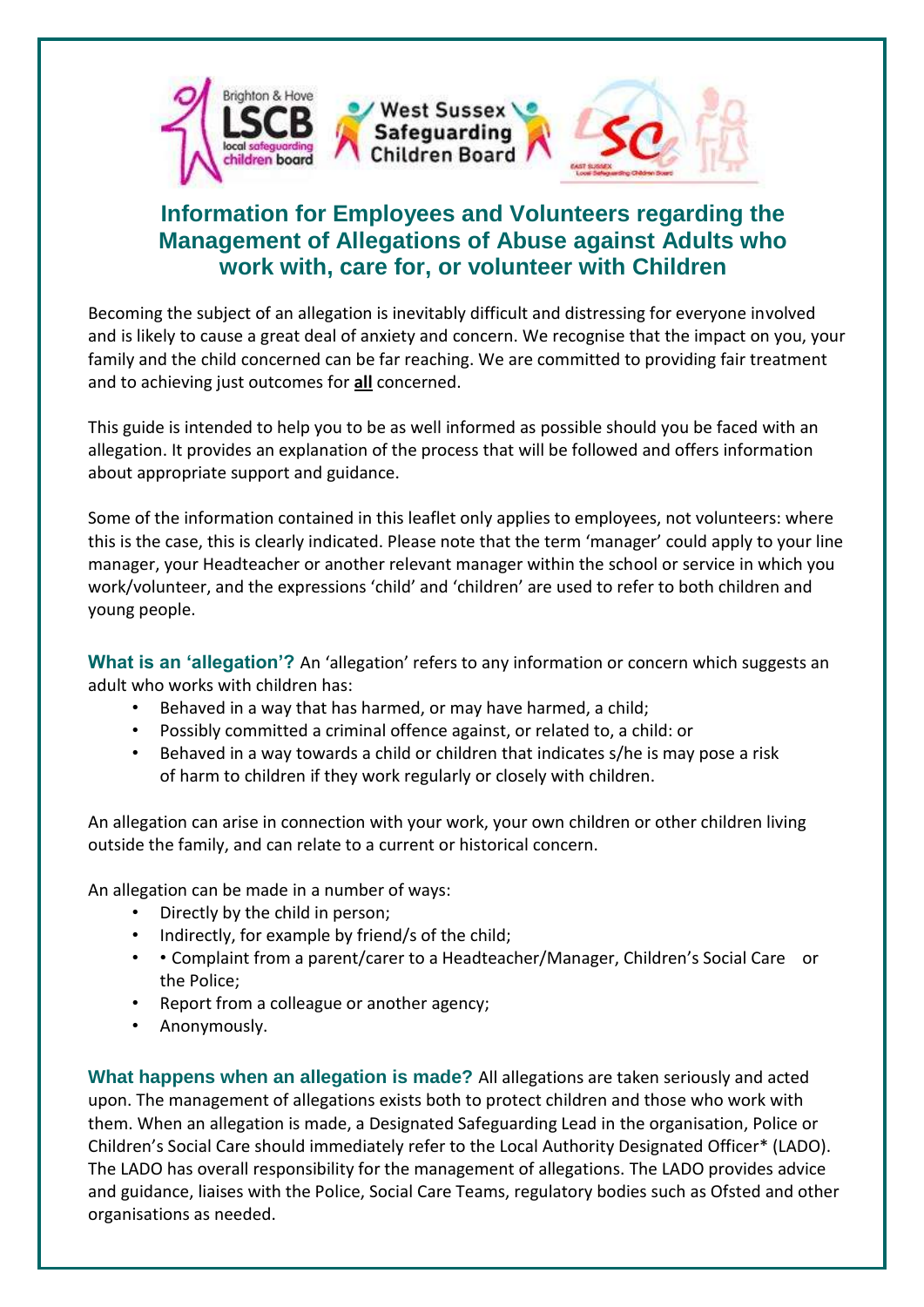On being informed of an allegation, the LADO undertakes an Initial Evaluation to establish if the threshold of 'risk of significant harm' is met. Where it is not, or a Police or Social Care investigation is not required, for employees the matter may still need to be dealt with under disciplinary procedures. One reason for this is that the burden of proof in criminal cases is "beyond reasonable doubt" whereas the civil threshold of "the balance of probabilities" applies to disciplinary proceedings.

**Any allegation that meets the threshold for 'harm' or 'risk of harm' will be reported to police and social care for investigation.** Investigations may have three related, but independent, strands:

- Enquiries and assessment by children's social care regarding whether a child is in need of protection or in need of services;
- A police investigation into a possible criminal offence;
- Consideration by the employer of whether disciplinary action is necessary.

These three strands need to be thoroughly assessed and a definite conclusion reached on each of them. To ensure this happens, the LADO will chair a 'Strategy Meeting' to plan any enquiries, allocate tasks and set timescales. The meeting's primary focus is on safeguarding and promoting the welfare of the child, but it's also about ensuring a fair process for you, as the adult. It will consider not only the children directly involved in the allegation, but also any other children who could have suffered, or are at risk of suffering, harm. This could include your own children.

These meetings are held under the Local Safeguarding Children Board (LSCB) Procedures: they are not part of any disciplinary procedure. There may be circumstances in which the meeting could take place before you have been made aware of the allegation. Those invited to the Strategy Meeting include representatives from the Police and the relevant Social Care Teams, a named Senior Officer/Manager from your place of work and a Human Resources Advisor (unless a volunteer). Representatives from Health, Early Years and Education professionals involved with the child also are invited. All relevant information will be shared and together they will consider the nature, content and context of the allegation and agree the course of action to be taken.

**Cases subject to Police Investigation:** If a criminal investigation is required, the Police will set target dates for reviewing progress and for consulting with the Crown Prosecution Service (CPS) about whether to proceed with the investigation, charge you with an offence or to close the case. If the Police and/or CPS decide either not to charge you or to administer a Caution, or if a Court acquits you, the Police will consider what information would be relevant to disclose to assist a disciplinary case to either the LADO or your manager.

**Disciplinary Investigation:** For employees, a Disciplinary Investigation will take place in accordance with the Disciplinary Policy/Procedure (which you will be provided with a copy of). In some cases you will have been told to refrain from attending work. When an investigation is in progress, you may be suspended from duties. Suspension will not take place without careful thought and consideration being given to other suitable alternatives, such as a transfer of duties or additional supervision. Suspension acts as a protection to both the child/children involved and yourself. It is a 'neutral' act, meaning that its use does not mean you are automatically considered blameworthy of the allegation.

**Will anybody else be notified?** Every effort will be made to maintain confidentiality and guard against publicity while an allegation is being investigated and considered. However, alongside the Police and Social Care, there will be a need for a small number of people to be informed that an allegation has been made and the likely course of action: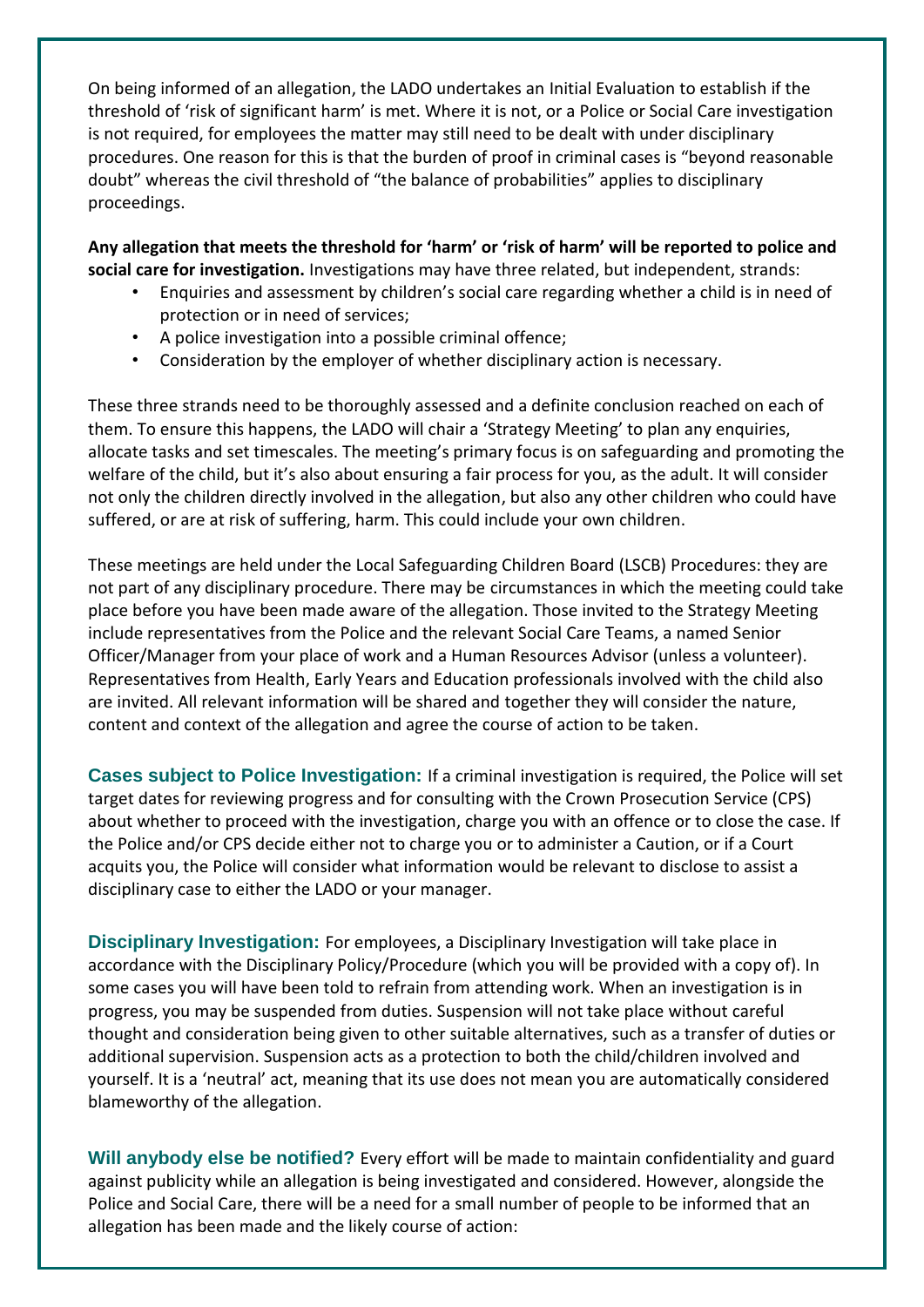- The child/young person concerned, their parents/carers and any party making an allegation;
- You at the appropriate time;
- Your manager;
- In schools, the Chair of Governors;
- The Local Authority Designated Officer;
- Potentially the relevant regulatory body e.g. Ofsted and/or
- Your professional body e.g. the General Medical Council (GMC)
- The Disclosure and Barring Service (DBS)

Where there is concern the matter has or may become common knowledge or subject to speculation, it may become necessary to convene a Media Strategy Meeting and issue a brief statement for parents, children and members of the public.

## **Support for Employees:** You will be:

a) advised to contact your Trade Union representative and/or professional association; b)offered the services of a Staff Counselling Service, if available.

Employees and volunteers will be kept informed of the progress of the case by their line manager, or suitable person designated by them.

**Will I be informed of the outcome of the Strategy Meeting?** Depending on the scope and scale of the investigation/s, more than one Strategy Meeting may be needed before an outcome can be arrived at. At the final Strategy Meeting, the outcome of Police and Social Care enquiries will be discussed with your employer and consideration given as to whether you pose a risk to children and your suitability to work with children in your current position.

Recommendations will be made to your employer about the level of risk and/or any training issues that may have been identified. Where an allegation has been made but the threshold for harm is not met, your manager may deal with the issue as an internal matter. Where an allegation has been substantiated this may not always result in dismissal, but additional training and monitoring may be necessary.

In the event that you are dismissed from your post because of a safeguarding concern, your employer has a statutory duty to refer you to the Disclosure and Barring Service (DBS) for consideration as to whether barring you from working with children is appropriate.

**What if I resign during the disciplinary investigation?** It is important that every effort is made to reach and record a conclusion in all cases of allegations bearing on the safety or welfare of children, and so a resignation would not prevent an allegation from being followed up. Any reference given will make reference to an ongoing investigation. In addition, your employer has a statutory duty to refer you to the Disclosure and Barring Service (DBS) for consideration to be given to barring you from working with children if you resign before a disciplinary process is completed and your manager considers that you may have been dismissed at the outcome of the process.

**What about my return to work?** Where it is decided that you can return to work, your employer will consider how best to facilitate this. This may include a phased return.